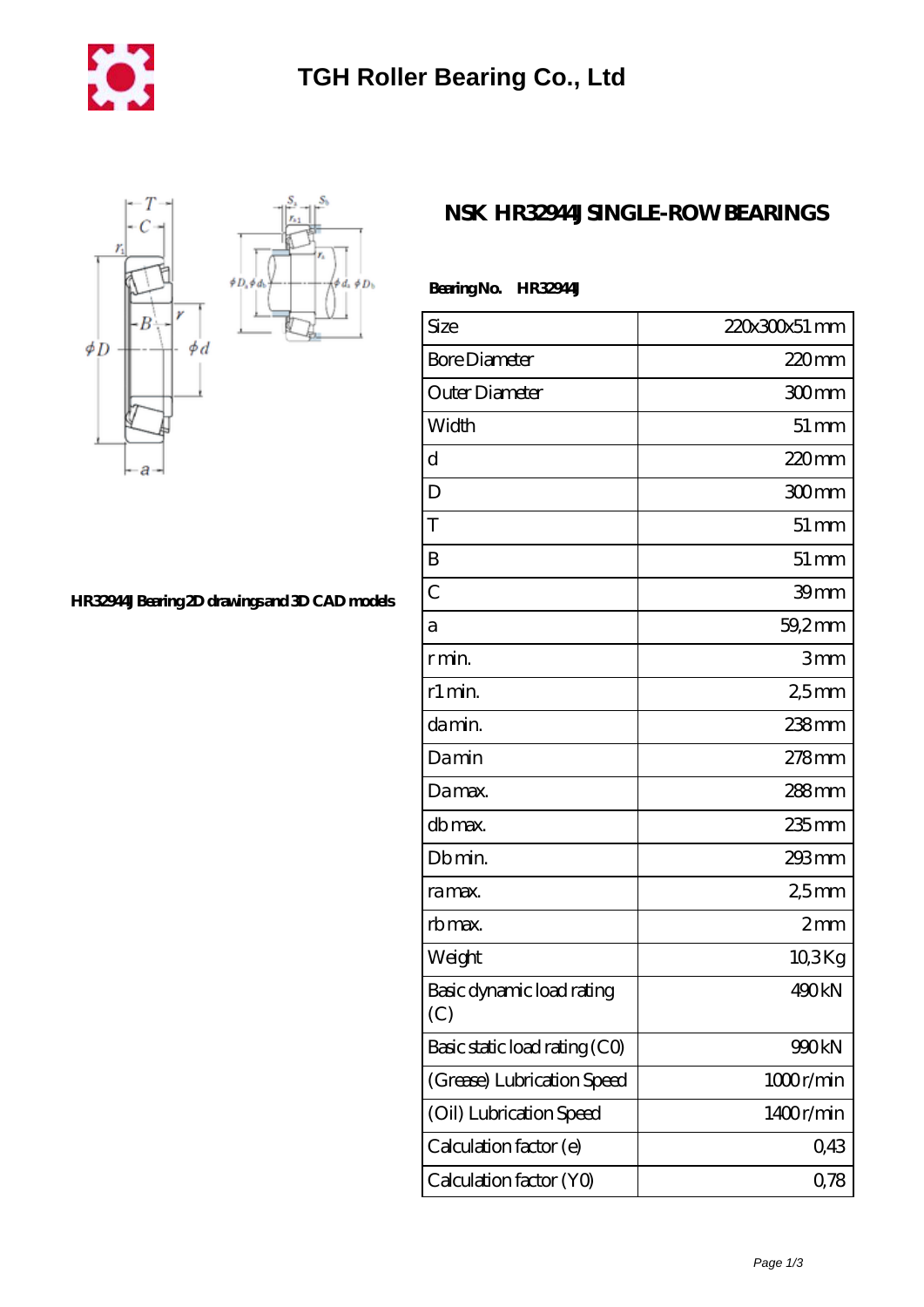

| LangID         | $\mathbf{1}$   |
|----------------|----------------|
| outer r        | 25             |
| $D_{-}$        | 300            |
| TC-BET22       | 10             |
| TC-BET21       | $\mathbf{z}$   |
| TC-BET23       | $\overline{O}$ |
| inner r        | 3              |
| mass           | 103            |
| GRS rpm        | 1000           |
| $D_b$          | 293            |
| Cr             | 5000           |
| TC-RA          | 530            |
| DE             | 278745         |
| T-ALP23        | 0              |
| db             | 235            |
| T-ALP22        | 40             |
| Prod_Type3     | TRBSR_MD_A     |
| da             | 238            |
| T-ALP21        | 31             |
| Iso            | <b>EC</b>      |
| ALPHA          | 15833          |
| SDM            | 260.042        |
| <b>SBRG</b>    | 29             |
| $D_2a2$        | 278            |
| hidYobi        | HR32944J       |
| Y1             | 1.4            |
| $D_$ a1        | 288            |
| $B_{-}$        | 51             |
| hidTable       | ecat_NSTPRM    |
| Oil rpm        | 1400           |
| CQ             | 101000         |
| Y <sub>O</sub> | 0.78           |
|                |                |